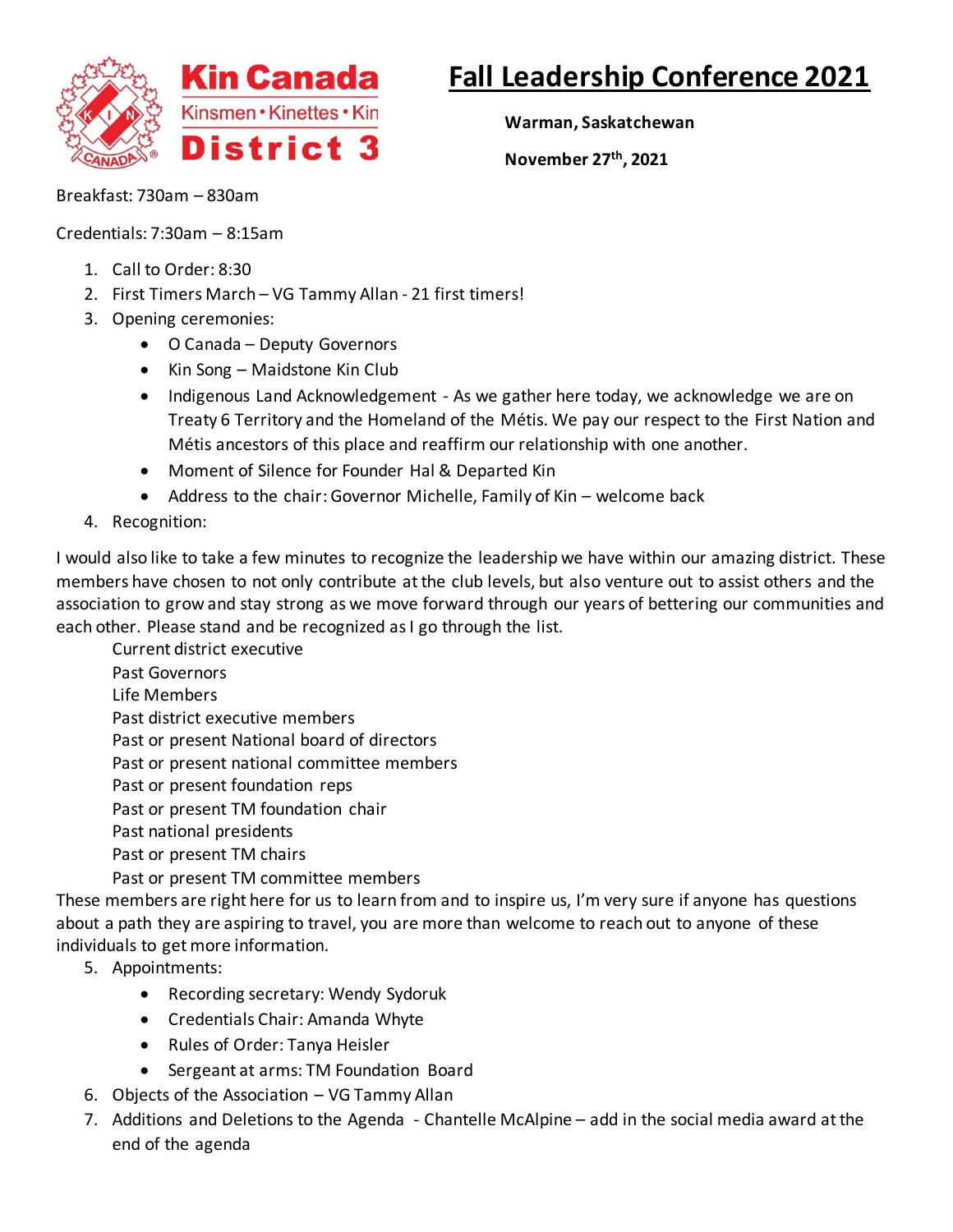- 8. Motion to approve the agenda Brett Beal, Regina Queen City Kinsmen Seconded Stephanie Bayley Regina Queen City Kinettes Carried
- 9. Motion to Accept 2020 FLC Minutes -Chris Zerr, Maidstone Seconded -Wendy Leipert Lashburn Carried
- 10. Roll Call Wendy Sydoruk

Assiniboia,Broadview,Coronach,Davidson,Dinsmore,Eastend,Estevan,GullLake,Humboldt,Inver may,Jansen,Kerrobert,Kindersley,Kinistino,Lashburn,Lloydminster,LuckyLake,Macklin,Maidsto ne,Martensville,Meadow Lake,Melfort,Melville,Moose Jaw,Moosmin,Nipawin,Norquay,North Battleford,Outlook,Parkland,Pilot Butte,Prince

Albert,Regina,Rosetown,Saskatoon,Shellbrook,St. Walburg,Sturgis, Swift Current,Tisdale,Thunder Creek,Unity,Wadena,Watrous,Weyburn,Wilkie,Wynyard,Yorkton

## 11. Credentials Report

25/74 Total Clubs 14/29 Kinette Club 7/35 Kinsmen Club 4/10 Kin Clubs \_\_28\_\_\_Accredit Delegate Forms Submitted 25 Accredit Delegate Forms Picked Up 50%+1= 14 Votes 2/3 Majority Vote= 17 Votes

Representing a total of 477 votes, from 25 clubs

- 12. Motion to accept the credentials report -Jessica Beal, Estevan Kinettes Second -Tenille Wakefield, Meadow Lake Kinettes Carried
- 13. Governor's Report

The District 3 Executive has worked hard to put together an agenda that is informative, educational, and interactive. We hope that when you leave today, after the conference is over, you will feel refreshed and ready to take on a new challenge, reach a new audience, and keep building on your Kin friendships. Important to have the fellowship and interact as much as possible. A big thank you to the Saskatoon & District Kinettes for hosting FLC!

- 14. Vice Governor's Report Tammy Allan, working with clubs in zone I, busy doing vice governor training virtually on teams. Looking for a treasurer and communications director for the core executive and will be looking for DGs in the spring
- 15. Host Committee Report Saskatoon & District Kinette Club Terri Troupe -Logue and Erin Lengyel Thanks to Smileys for breakfast and lunch and supper, shuttle phone numbers and wi-fi at the bar, shuttles start at 4:30, supper 6:00, bar opens at noon until midnight, last shuttle 12:30, thanks to POW City for running the bar, remember to sanitize and mask up
- 16. Guest Speaker- Darren Ulmer, 30 years of Kin POW City Kinsmen chartered in 1969 with 69 members which is the largest charter in Kin history. Has six GEM awards, bringing in 3 new members a year. Everyone should take on the public speaking from Kin, able to attend National Convention and see this great country. Importance of going to National, to learn what is going on in Kin. Duty of care to account for the publics money. 21 new Kin to FLC, take the time to explain to them what is going on and engage. We grow by engaging and involving. Met Hal Rogers in 1983 at Saskatoon National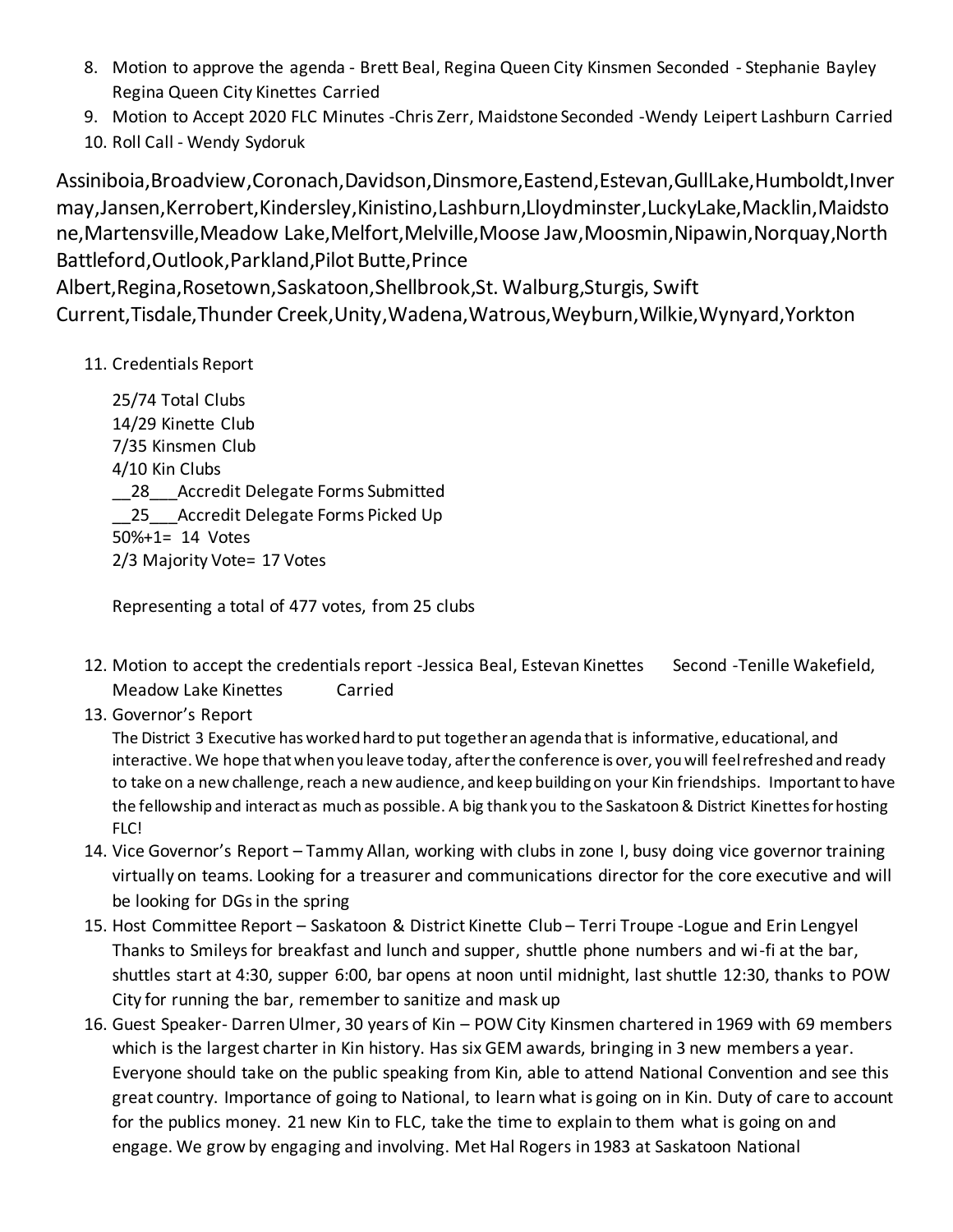Convention. Importance of the Red Cross, the history of Kin. The little things matter, singing Kin song, Rules of Order, Kin grace – helps connect. Have new members shadow projects. Celebrate your Kin year, have your Presidents night, recognize and celebrate those on committees and executive roles, have fun, try to have fellowship after meetings and keep the meetings short. Get to know members outside of Kin as well. Bring out adult kids, encourage them to bring in new members. Diversity Inclusion, Booze and Equality

- 17. KIN Canada Building Task Force Report power point, committee will be gathering information on different options, complete the survey by Nov 30, contact Guy Smith if you have any questions
- 18. Wellness Break Corie Ruzicka-Olson from Pilot Butte and seconded by Wendy Leipert from Lashburn
- 19. First Call for Nominations for FLC 2022 (Zone B) Melfort Kinsmen and Kinettes, Nominated by -Brittany Lamb Accepted- Melfort Kinsmen and Kinettes
- 20. TeleMiracle Foundation Report Lyndsay L'Heureux power point, went to mix of virtual and in person meetings. Foundation employees do a mix of working from home and in the office. New positions at the office. Wendi is wanting to retire and needs to have someone shadow her. Second Kin member at large – Russell Goebel Lloydminster Kinsmen, with so many applications need to lighten the loads. \$230,000 moved to reserve account. There is a new online application process, total numbers of applicants and money given out were not available. Being on foundation is life changing and will be looking for new reps at zones this spring.
- 21. TeleMiracle 46 Report Steve Kirwan introduced and recognized his committee. March 5-6 in Regina, double vaccination or negative test. Hoping to have all Kin back at the show this year, will keep an eye on SK health guidelines. Doing a hybrid show again -mix of video and in person. Hoping to bring back a small audience. Community shout outs for all of SK – not just Kin, send out to everyone. Will be emailed out to clubs and need to be done by the end of the year. 50-50 is back. Goal is to try and get back to as normal as we can.
- 22. District Convention 2021 Report Corinne Mathews all was online, no money was spent, but all was completed.
- 23. Awards Report Brett Beal power point. Educate, engage and empower, Brett's goal is to educate people on awards, introduce new awards and make it easier to apply. Quick reference chart in bulletin. District 3 Kin website has all the descriptions for awards, IKin is also a great resource. New awards-Heart of Kin, for those members that may not care about awards but give Kin everything they have. KIN Community award – to encourage clubs to work together and for other Kin communities to work together – throughout the province. Only requirement is to have a joint project or fundraiser. District social media continues on from last year, important with Covid issues. There is a new nomination process – online form instead of essay type email for four awards. Heart of Kin -on going award, Kinette and Kinsmen of year for each zone - -want to see more people nominating others for awards
- 24. Wellness break until 11
- 25. Breakout Session #1

Room #1 – Rules of Order Byron Stepp & Tom Hall Room #2 – Service & Social Media Amanda Whyte & Chantelle McAlpine, Brit Lamb Lunch – awards luncheon

26. Breakout Session #2

Room #1 – Service & Social Media Amanda Whyte & Chantelle McAlpine, Brit Lamb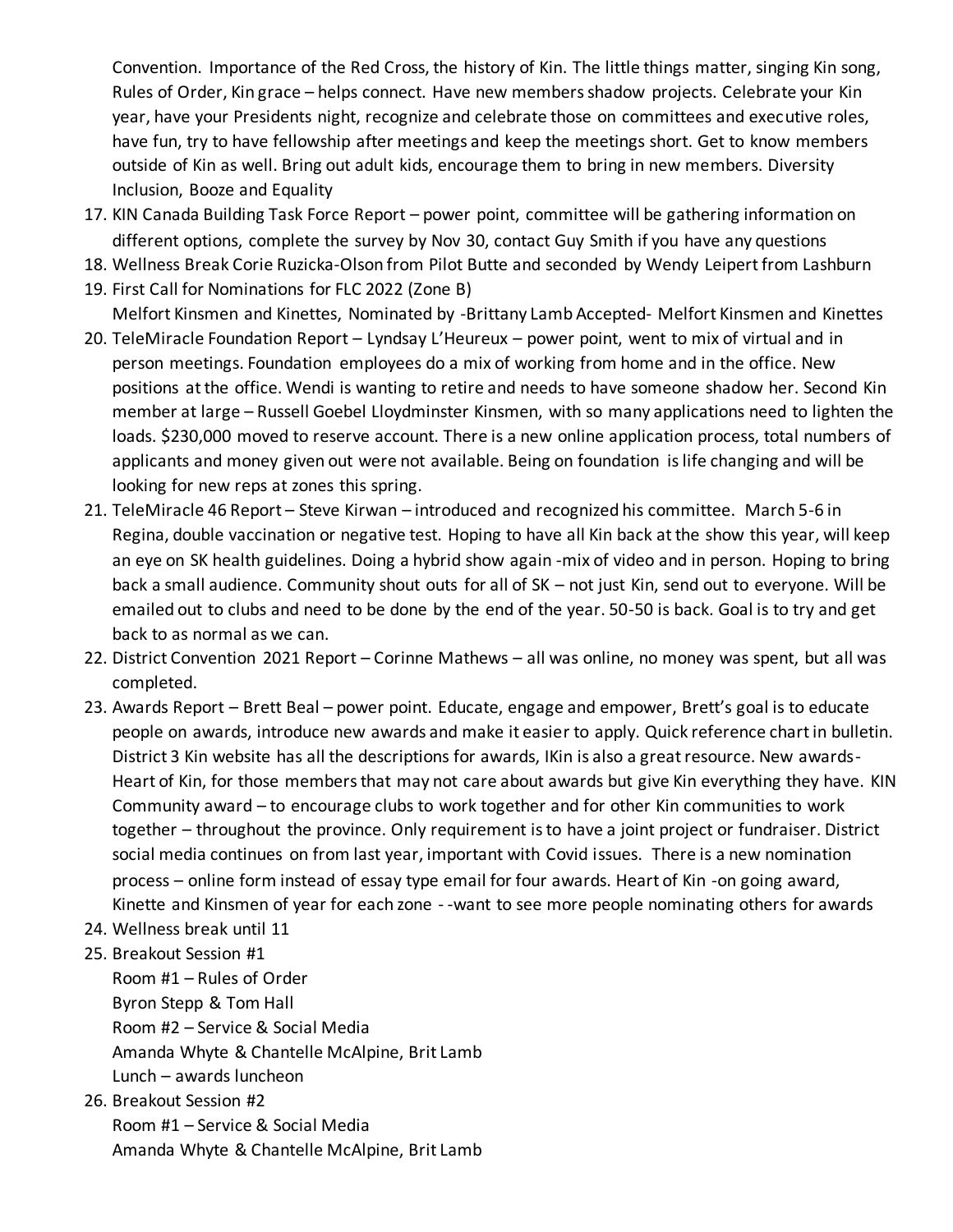Room #2 – Rules of Order Byron Stepp & Tom Hall

- 27. District Financial Report 2020-2021 Melissa Kirwan and Corinne Mathews Melissa has motioned to have the report accepted as presented and Rob Bateman, POW City Kinsmen has seconded the motion. No one opposed, motion carried.
- 28. Motion re investments

I, Melissa Kirwan, motion to transfer and invest all money that is currently sitting in the IG Wealth account along with the money in the high interest savings account for a total of \$40,000 to invest into a mutual fund. Taking an additional \$40,000 from the high interest savings account to invest into a 5-year laddered GIC investment, with each year of the ladder being \$8,000. Leaving us with just over \$44,000 to sit in the high interest and general operating account for funds to use for district business in the months prior to collecting dues and for any incidentals.

## Seconded -Jordan Kamer, Rosetown Kinsmen

Corinne Mathews spoke in favour of the motion, great to keep in the same bank to track. Amber Betham Moose Jaw Kinette, asked how much research has been completed into mutual funds. Trevis McConaghy from Melfot Kinsmen questioned mutual funds and what if they drop to zero asked about risk and how much research into the mutual fund. Jessica Beal responded, asking if there was an amendment to the motion but answered the questions. Lori Cosh, Macklin -zoom question -what is the end goal for the investments? Melissa responded with having the money grow for the District and to move the investments to one bank for ease and to grow more than \$8 interest. Corie Ruzika -Olson, the committee was created and they have done the work so there should be no debate. Britt Lamb spoke for the motion, reminding that there was a town hall meeting and agreed with Corie's statements. Adam Logue question how much money a non profit can have – we are not a non profit. Wendy Leipert -we entrusted the committee to make the decision and we should listen to what they have researched. Steve Kirwan – the money we are investing is to ensure that we have the money to carry over for a safety net. Tanya Heisler -call to question, Byron had also called to question Lori Cosh in zoom - maybe extra money could be given out as a monetary reward, giving back to the clubs that are in good order

## Carried

- 29. Wellness Break- Wendy Leipert motioned and Byron Stepp seconded
- 30. Breakout Session #3

Room #1 – Kin History Corie Ruzicka Olson Room #2 – Risk Management Jessica Beal

- 31. Second Call for Nominations for FLC 2022 (Zone B) No other nominations
- 32. District Convention 2022 Rosetown Kinsmen Club June 12/22 -Jordan Kamer Oktoberfest, hotel information to be coming out shortly
- 33. Club Support Report Brit Lamb Champions for change in your bulletin
- 34. Third Call for Nominations for FLC 2022 (Zone B) No new nominations, Wendy Leipert, Lashburn made motion to cease nominations and Jordan Kamer, Rosetown seconded

Vote/Secretary casts one vote for – Melfort Kinsmen and Kinettes, Wendy Sydoruk

35. Sergeants Report - Rob Bateman, POW City Kinsmen, motioned to donate the money to CF, Chris Zerr Maidstone Kin seconded the motion – carried